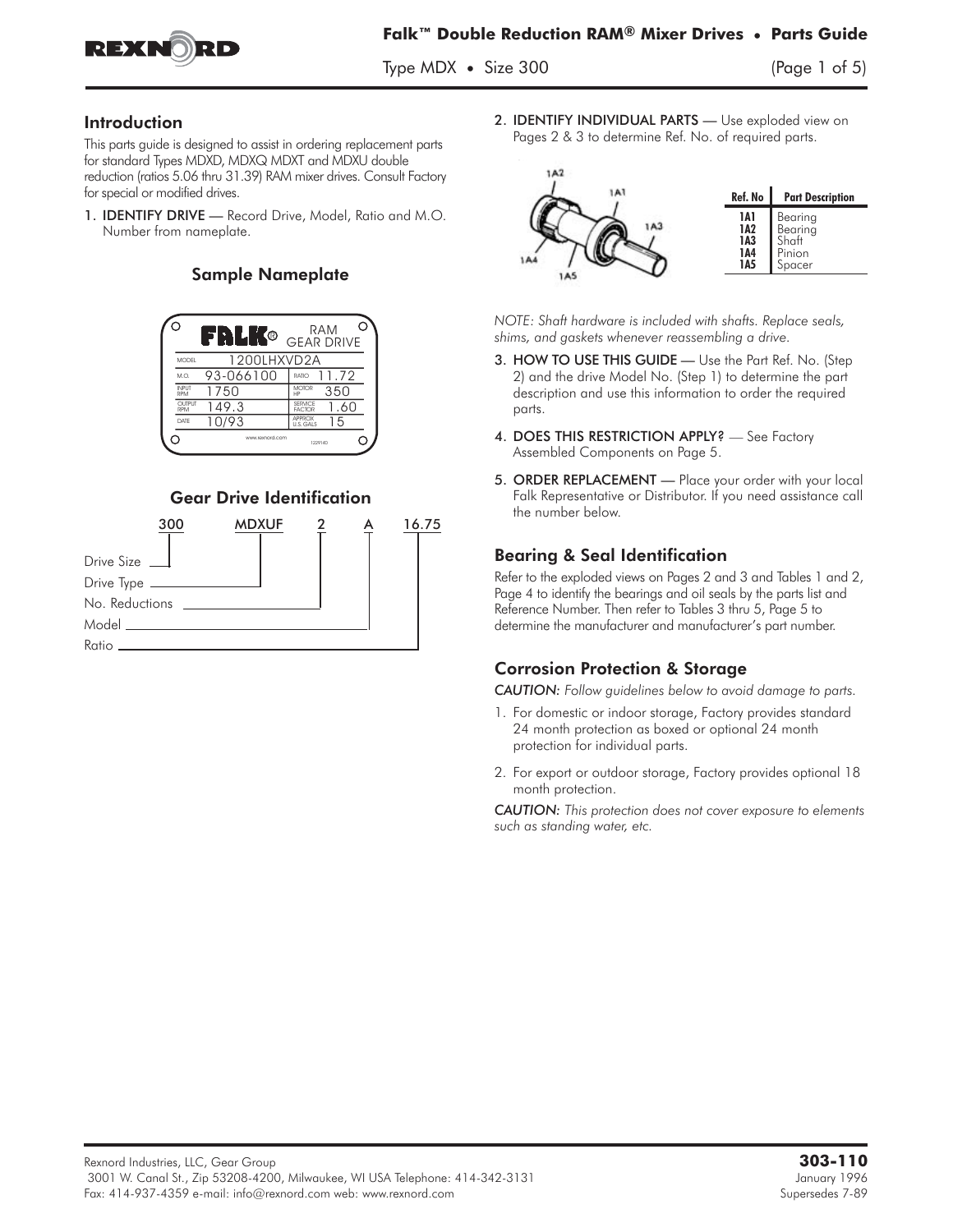## **Parts Guide • Falk™ Double Reduction RAM® Mixer Drives**

(Page 2 of 5) Type MDX **•** Size 300



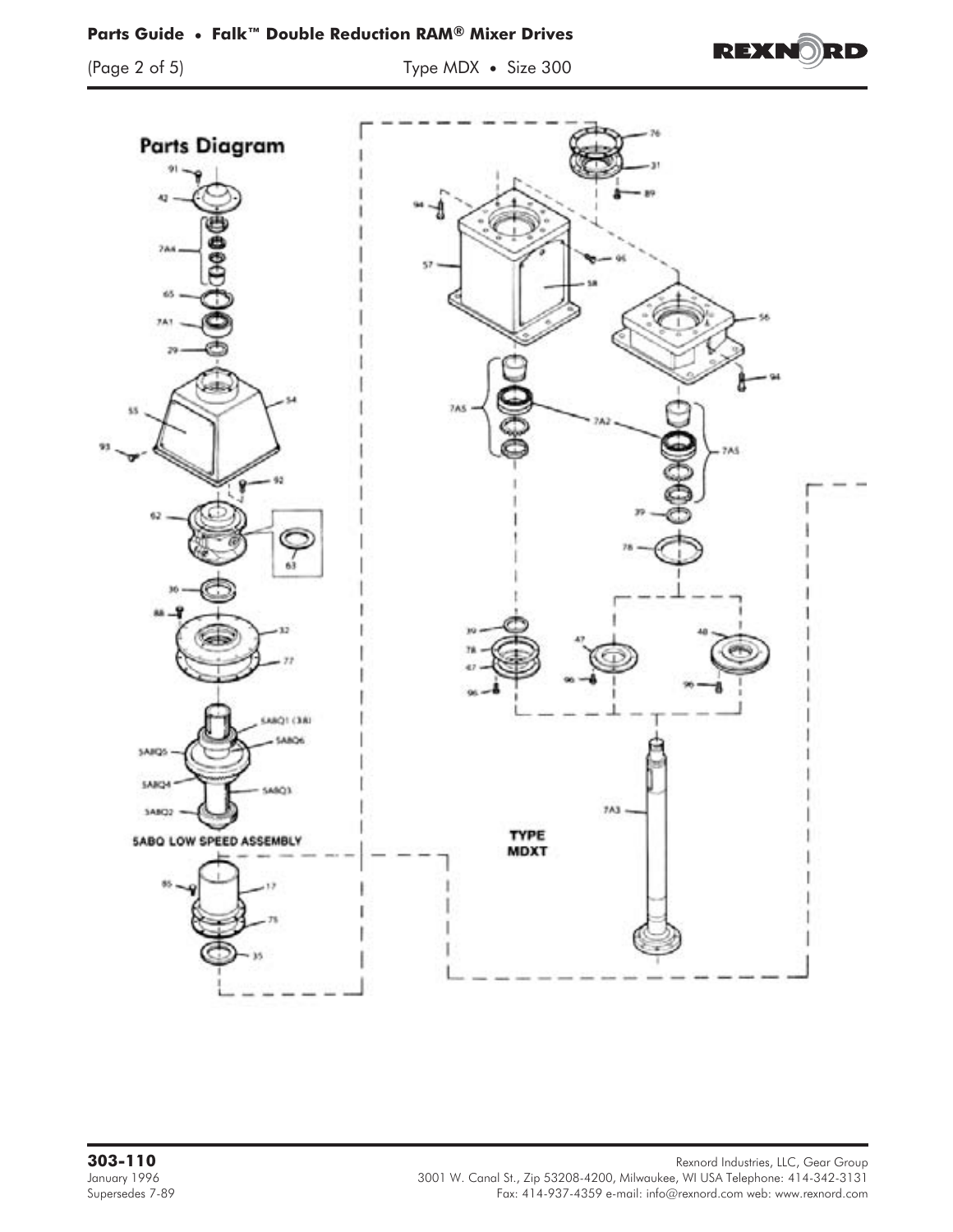

### **Falk™ Double Reduction RAM® Mixer Drives • Parts Guide**

Type MDX **•** Size 300 (Page 3 of 5)

Refer to Page 5 to determine the availability of individual components.

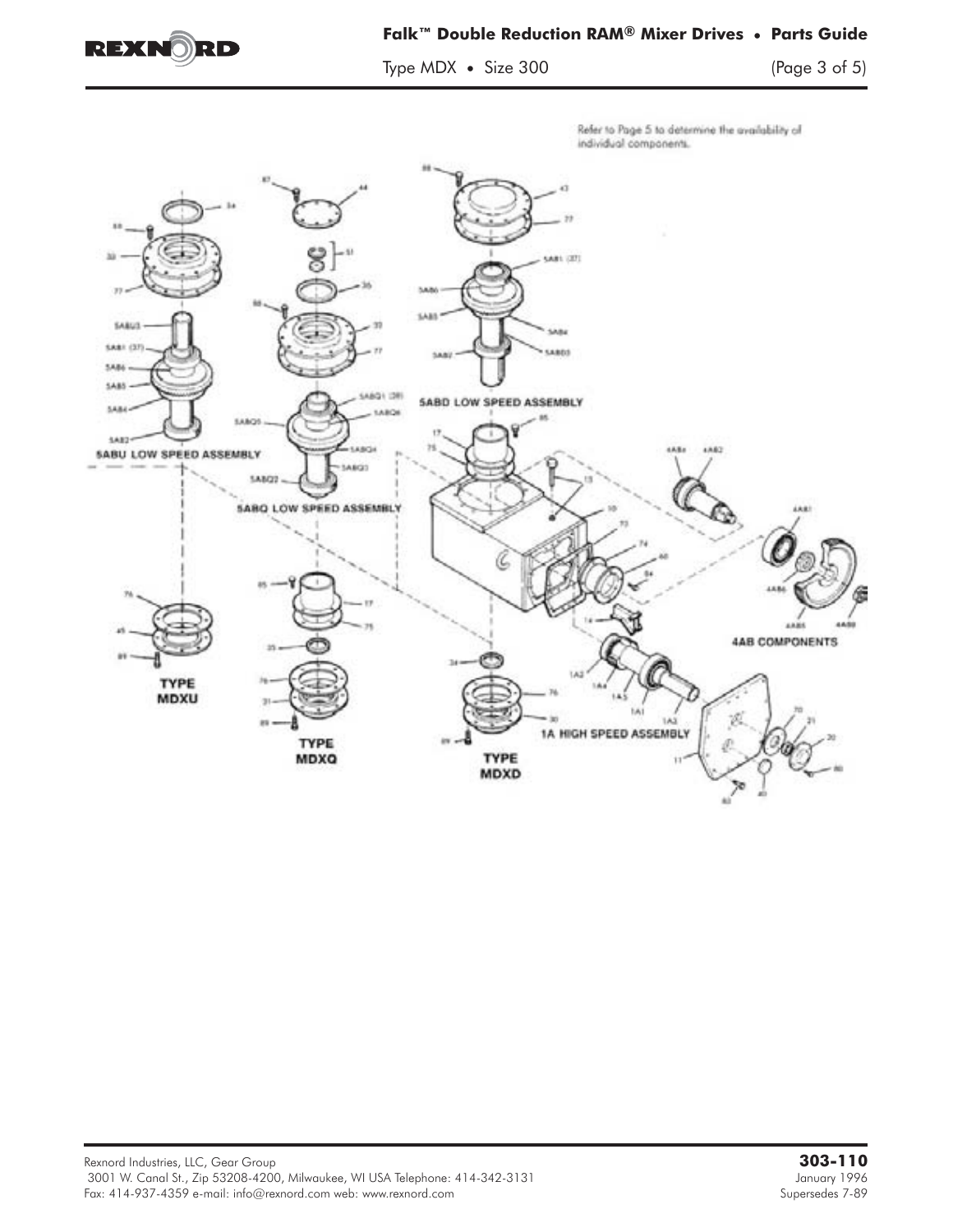(Page 4 of 5) Type MDX **•** Size 300



# Reference Numbers

## TABLE 1 — Housing Parts List

#### TABLE 2 — Shaft Assemblies Parts List

| Ref.<br>No.                                              | <b>Part Description</b>                                                                                                                                                                                                                                                                                                                  | Ref.<br>No.                                                      | <b>Part Description</b>                                                                                                                                                              |
|----------------------------------------------------------|------------------------------------------------------------------------------------------------------------------------------------------------------------------------------------------------------------------------------------------------------------------------------------------------------------------------------------------|------------------------------------------------------------------|--------------------------------------------------------------------------------------------------------------------------------------------------------------------------------------|
| 10<br>$\mathbf{1}$<br>13<br>14<br>17<br>20<br>21         | $\left\{\text{Housing}\atop \text{Head}\right\}$ See Ref. No. 130<br>Dipstick<br>Oil Catcher<br>Oil Dam<br>Seal Cage, Replace with Ref. No. 120<br>Seal                                                                                                                                                                                  | 1A<br>1A1<br>1A2<br>1A3<br>1A4<br>1A5                            | Shaft Assembly (Incls. Ref. No. 1A1 thru 1A5)<br>Bearing<br>Bearing<br>Shaft<br>Pinion<br>Spacer<br><b>Bevel Pinion Shaft Components</b>                                             |
| 29<br>30<br>31<br>32<br>33<br>34                         | Seal, Upper<br>Seal Cage, Lower<br>Seal Cage, Lower<br>Seal Cage, Upper<br>Seal Cage, Upper<br>Seal                                                                                                                                                                                                                                      | 4AB1<br>4AB2<br>4AB4<br>4AB5<br>4AB6<br>4AB8                     | Bearing<br>Bearing<br>Bevel Pinion (Replace with Ref. 6AB/6ABQ) $\star$<br>Gear<br>Locknut & Washers<br>Locknut                                                                      |
| 35<br>36<br>37<br>38<br>39<br>40                         | Seal, Lower<br>Seal, Upper<br>Grease Shield, Nilos<br>Grease Shield, Nilos<br>Seal, Lower<br>Shaft Cover                                                                                                                                                                                                                                 | 5ABU/D<br>5AB1<br>5AB2<br>5ABU3/D3<br><b>5AB4</b>                | Shaft Assembly (Incls. Ref. No. 5AB1 thru 5AB6, except<br>5AB5)<br>Bearing (Incls. Ref. No. 37)<br>Bearing<br>Shaft<br>Umbrella                                                      |
| 42<br>43<br>44<br>45<br>47                               | <b>End Cover</b><br>Shaft Cover, Upper<br>Shaft Cover, Upper<br>Shaft Cover, Lower<br>Seal Cage, Lower                                                                                                                                                                                                                                   | <b>5AB5</b><br><b>5AB6</b><br>6AB<br>5ABQ                        | Bevel Gear (Replace with 6AB) ★<br>Spacer<br>Bevel Gear Set (Incls. Ref. No. 4AB4, 4AB6, 4AB8, 5AB5)<br>Shaft Assembly (Incls. Ref. No. 5ABQ1 thru 5ABQ6,<br>except $5ABQ5$ & $51$ ) |
| 48<br>51<br>54<br>55<br>56 <br>57                        | Seal Cage, Lower, Optional<br>Thrust Plate Kit<br>Bearing Cage, Upper, (Incls. Qty. 2 Ref. No. 55)<br>Inspection Cover, Bearing Cage<br>Pedestal Base, Low<br>Pedestal Base, High, (Incls. Qty. 2. Ref. No. 58)                                                                                                                          | <b>5ABQ1</b><br>5ABQ2<br>5ABQ3<br>5ABQ4<br><b>5ABQ5</b><br>5ABQ6 | Bearing (Incls. Ref. No. 38)<br>Bearing<br>Shaft (Hollow)<br>Umbrella<br>Bevel Gear (Replace with 6ABQ) ★<br>Spacer                                                                  |
| 58<br>60 l<br>62<br>63<br>65<br>70 thru 78<br>80 thru 96 | Inspection Cover, High Pedestal<br><b>Bearing Cage</b><br>Coupling<br>Packing Ring, Between Coupling Hubs<br>Retaining Ring<br>Shim Gaskets available as a Kit (Specify Ref. No. 100)<br>Fasteners available as a Kit. Specify Ref. No. 110                                                                                              | 6ABQ<br>7A1<br>7A2<br>7A3<br>7A4<br>7A5                          | Bevel Gear Set (Incls. Ref. No. 4AB4, 4AB6, 4AB8,<br>5ABQ5)<br>Bearina<br>Bearing<br>Stub Shaft<br>Bearing Adapter Removal Sleeve<br>Bearing Adapter Sleeve Assembly                 |
| 110 I<br>112 <sub>1</sub><br>120<br>130                  | (or 112 which also includes fasteners for the MDXT.)<br>100   Shim-Gasket Kit (Incls. Ref. No. 70 thru 78)<br>Fastener Kit — MDX (Incls. Ref. No. 80 thru 90)<br>Fastener Kit — MDXT, (Incls. Ref. No. 80 thru 96)<br>Seal Cage ASSEMBLY (Incls. Ref. No. 20, 21, & 70)<br>Housing ASSEMBLY (Incls. Ref. No. 10, 11, 13, 14, 100,<br>110 |                                                                  | ★ Bevel gear and pinion must be ordered in matched sets.                                                                                                                             |